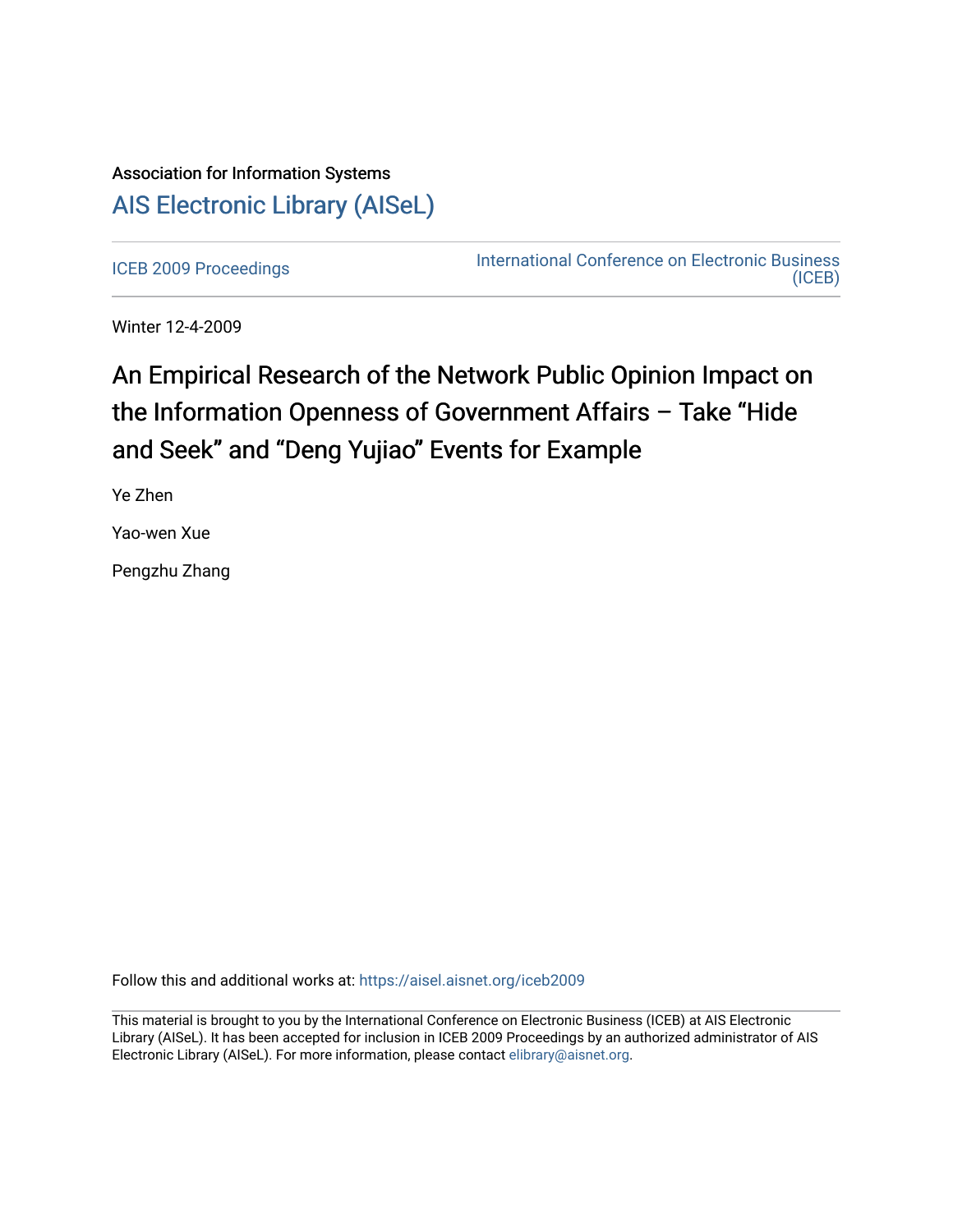## **AN EMPIRICAL RESEARCH OF THE NETWORK PUBLIC OPINION IMPACT ON THE INFORMATION OPENNESS OF GOVERNMENT AFFAIRS —take "hide and seek" and "Deng Yujiao" events for example**

Zhen  $Ye^{1}$ , Xue Yao-wen<sup>1</sup>, and Zhang Peng-zhu<sup>2</sup>

1. School of Economics and Management, Taiyuan University of Science and Technology,

Shanxi; 2. School of Management, Shanghai Jiaotong University, Shanghai, China  $1$ zhenye009@126.com;  $1$ xueyaowen@sina.com.cn;  $2$ pzzhang@sjtu.edu.cn

#### **Abstract**

The influence network public opinion on the information openness of government affairs is studied after comparing the events of "hide-and-seek" and "Deng Yujiao". The linear dependence relationship exists between variation of information publicity about government affairs and the total number of the network public opinion, moreover, variation of information publicity about government affairs and the ratio that negative comments in total number of the network public opinion presences linear relation. Both total number and negative comment ratio play an improving role in the process of e-government publicly: total number and degree of e-government information openness exists stable positive correlation, while the positive correlation relationship between negative comments ratio and e-government information openness is instability.

**Keywords:** Network Public Opinion, Information Openness of Government Affairs, Empirical Research

#### **Introduction**

The Internet is called "the fourth medium", which is next to the traditional main mediums such as newspaper, radio and television. It has become an important channel, through which Netizens complain, express their views, and supervise public affairs. Studies of the internet users have shown that: the emerging features of the Internet have increasingly become the expression of popular channels and places of public opinion.

Network public opinion will become more and  $\overline{\phantom{a}}$ more powerful and influential. Even government can not escape its effect. With the booming of network, it may have strong impact on the government, which promotes the government to open more information.

Yet, related researches have not answered the following two problems until now. First, does the reasoning positive impact between the two is true and common? Second, which factors of network opinion bring such effect? Most scholars study this phenomenon from the perspectives of Communication Studies and Journalism. Almost no one make quantitative study and empirical study. So this paper chooses two hottest events in 2009 as cases to research the impact of network public opinion from the empirical perspective.

#### **Research on the case "hide-and-seek"**

(1) The whole incident

January 28, 2009, Li Qiao-ming, under criminal detention for the crime of illegal logging in forests, was detained in Room No. 9, Jin Ning County Detention Center. He was put into the same room with detainees Zhang Hou-hua, Zhang Tao who had been there under various pretexts. Li Qiao-ming was beaten several times with fists or slippers, resulting in many wounds on the head and chest. Then he was beaten again by violent boxing. Later on, Li Qiao-ming was hit the wall and fell to the ground unconsciously. He died on February 12.

After the incident, police station in Puning County announced that Li Qiao-ming died due to a game accident without in-depth investigation and evidence collection. This announcement aroused strong public doubts. Yunnan Police has to reply these doubts. Totally they promulgate information nine times. According to the time at which government opened

| time               | announcement                                                       |  |  |  |  |  |
|--------------------|--------------------------------------------------------------------|--|--|--|--|--|
| 09.2.13            | The police claimed that Li was hurt badly to death when            |  |  |  |  |  |
|                    | $(17:04)$ played the game of "hide-and-seek"                       |  |  |  |  |  |
| 09.2.20            | Yunnan police claimed that "hide-and-seek" should be               |  |  |  |  |  |
|                    | $(13:21)$ called "Xiazimoyu" and li's death is an accidental death |  |  |  |  |  |
| 09.2.21            | Yunnan police claimed there is no misconduct of                    |  |  |  |  |  |
|                    | $(01:34)$ policeman                                                |  |  |  |  |  |
| 09.2.21            | Police commissioner of Jining said that the police are             |  |  |  |  |  |
|                    | $(16:21)$ responsible for li's death                               |  |  |  |  |  |
| 09.2.27            | Investigation: Li died due to being assaulted by bullies           |  |  |  |  |  |
|                    | $(17:18)$ in the same prison                                       |  |  |  |  |  |
| 09.3.04            | Two policemen who involved in of "hide-and-seek" are               |  |  |  |  |  |
| $(19:27)$ arrested |                                                                    |  |  |  |  |  |
| 09.3.06            | China Supreme Procuratorate expose details and                     |  |  |  |  |  |
|                    | $(15:17)$ disposal of "hide-and-seek"                              |  |  |  |  |  |
| 09.3.10            | Deputy Chief Procurator of china<br>supreme                        |  |  |  |  |  |
|                    | $(01:40)$ procuratorate claimed that bully phenomenon has exist    |  |  |  |  |  |
|                    | for a long time                                                    |  |  |  |  |  |
|                    | 09.8.14   First-instance judgments sentences two policemen are     |  |  |  |  |  |
|                    | $(13:21)$ condemned                                                |  |  |  |  |  |

**Tab.1 proclaims of government at different times**  information, this event is divided into nine periods which can be seen in Table 1.

*The 9th International Conference on Electronic Business, Macau, November 30 - December 4, 2009*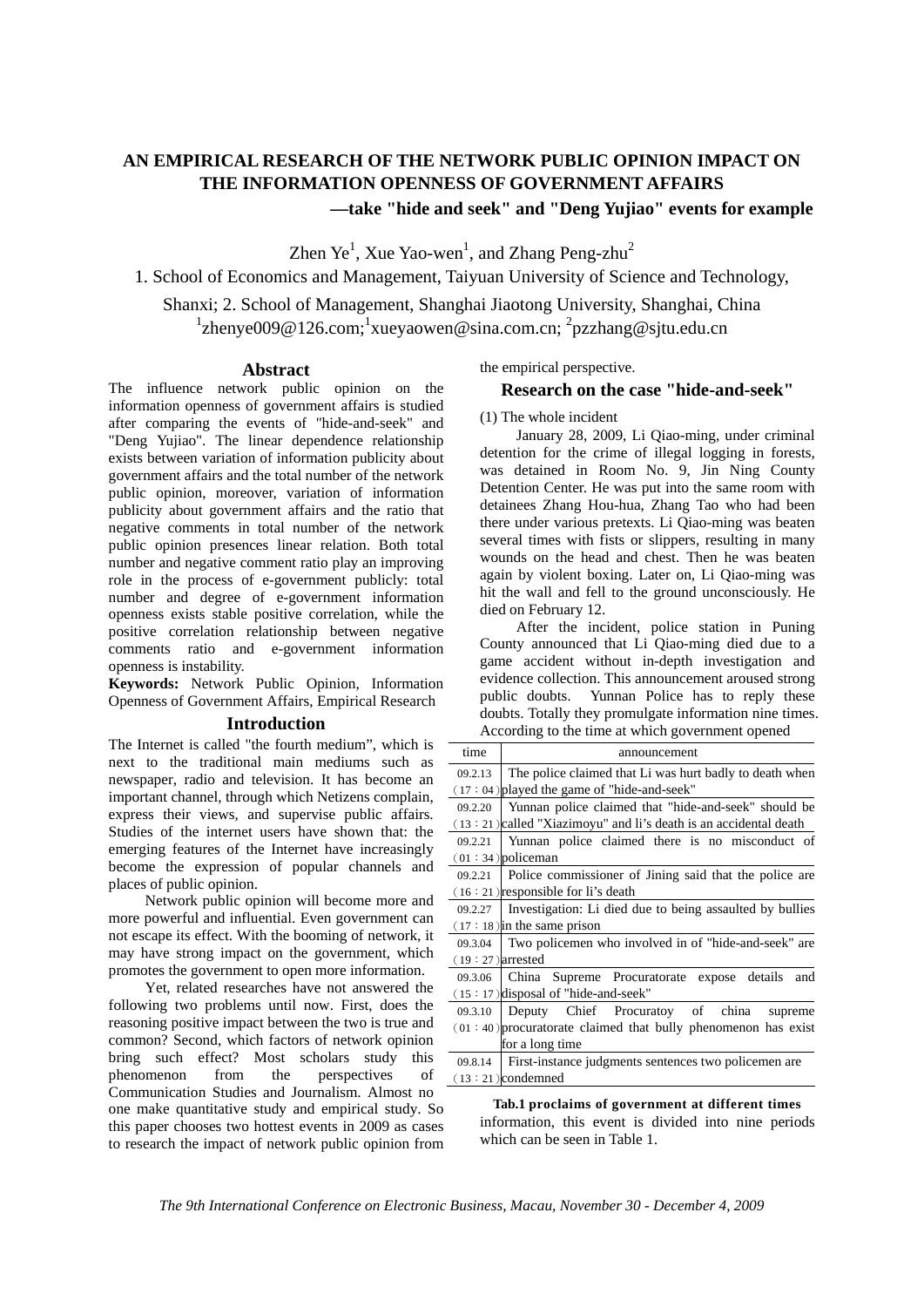#### (2) Data Collection

In this paper, public's reactions (comments on the network)<sup> $1$ </sup> on Government's information at each time were divided into five categories, namely, criticism, doubt, support, neutrality and unsorted. Detailed data can be seen in Table 2.

| time<br>09.2.13<br>$-09.2.2$<br>$\overline{\mathbf{0}}$<br>09.2.20 | Total<br>Comm<br>-ents<br>5491 | Displaye<br>d<br>Comm<br>-ents<br>1817 | -zing<br>1003 | -ting<br>736 | Critici Doub Suppor<br>-ting<br>27 | Neutral<br>$\mathbf{i}$<br>-zing<br>37 | Unsor<br>-ted<br>74 |
|--------------------------------------------------------------------|--------------------------------|----------------------------------------|---------------|--------------|------------------------------------|----------------------------------------|---------------------|
| $-09.2.2$<br>$\overline{1}$                                        | 297                            | 135                                    | 57            | 69           | 3                                  | $\mathbf{2}$                           | $\overline{4}$      |
| 09.2.21<br>$-09.2.2$<br>$\overline{\phantom{0}}$ 1                 | 2475                           | 749                                    | 294           | 422          | 6                                  | $\tau$                                 | 13                  |
| 09.2.21<br>$-09.2.2$<br>$\overline{7}$                             | 960                            | 325                                    | 164           | 133          | 23                                 | 3                                      | 13                  |
| 09.2.27<br>$-09.3.0$<br>$\overline{4}$                             | 974                            | 333                                    | 241           | 22           | 24                                 | 20                                     | 33                  |
| 09.3.04<br>$-09.3.0$<br>$-6$                                       | 10688                          | 2692                                   | 1418          | 381          | 182                                | 525                                    | 187                 |
| 09.3.06<br>$-09.3.1$<br>$\overline{\mathbf{0}}$                    | 2374                           | 775                                    | 579           | 108          | $\boldsymbol{0}$                   | 3                                      | 5                   |
| 09.3.10<br>$-09.8.1$<br>$\overline{4}$                             | 2851                           | 595                                    | 271           | 182          | 144                                | 80                                     | 62                  |
| 09.8.14<br>$-09.8.1$<br>6                                          | 872                            | 154                                    | 65            | 25           | 33                                 | 12                                     | 19                  |

**Tab.2 reaction of public during each periods** 

(3) Variable selection and configuration

-

When choosing variables, the following factors have been considered:

First, we need a variable which indicates the level of participation. As the attention is a latent variable which can't be observed directly, so we have to choose another variable for substitution. The total number of comments is a right index. When collecting the relevant comments of each period, we can't see all comments because some of them are not displayed. Therefore, this article had better use the actual number

instead. So we regard the actual number of comments displayed online as explanatory variables, that is,  $x_1$ .

 Second, we need a variable which indicates negative factor. This variable can be seen from the number of suspicion and criticism. From the table 2, we can see that the number of suspicion and criticism accounts a large proportion of visible comments, which is close to 90%. So we can not adapt the number of suspicion, the number of criticism and the number of comments displayed altogether. To avoid the multicollinearity, we have suspicion and criticism integrated into an indicator, that is, negative factor. Because criticism is much more intense than suspicion, they are given different weights. Here, we simply believe that a critical comment is equal to one and a half suspect comments. Thus, we can gain a new variable  $x_2$  = (the number of suspicion +number of criticism)/ (number of all displayed +0.5\*number of criticism)

We should set a variable*Y* , which represents the openness degree of government's affair, at every phase. To express the effect of the public opinions, we make a new variable *dY* which drive from the difference between the adjacent  $Y$ . The quantification of  $Y$  is from the Likert scale which investigate Netizens' evaluation of the government's dealing process. We believe that Netizens care about three factors. First, at which degree does the government description disclose the true scene; second, at which degree does the government explain the real reason of Li Qiaoming's death; third, at which degree does the government deal well with the event. 50 questionnaires had been handed out and 50 reclaimed, 47 of them are useful and the effective rate is 94%.

Therefore, this article will set the public opinion as promoting factor (explanatory variable)and set the variation of Administrative Information Disclosure degree as being promoted factors (interpreted variables). The values of these variables are shown in Table 3.

**Tab.3 data of dependent variable and** 

#### **independent variable**

|  | $Y \quad dY \quad x_1 \quad x_2 \quad Y \quad dY \quad x_1 \quad x_2$ |  |  |
|--|-----------------------------------------------------------------------|--|--|
|  | 5.1 2.6 1817 0.966358 11.4 3.7 2692 0.73743                           |  |  |
|  | 7.7 0.5 135 0.944954 15.1 2 775 0.917332                              |  |  |
|  | 8.2 1.6 749 0.96317 17.1 -0.1 595 0.805613                            |  |  |
|  | 9.8 0.4 325 0.931204 17 - 154 0.656836                                |  |  |
|  | $10.2$ 1.2 333 0.845645                                               |  |  |

(4) Constructing and analyzing of model

By using the Eviews, we make an OLS regression and the results are as follows:

 $dY = -2.433563 + 0.001407 x_1 + 2.943143 x_2$ *S E*. (2.960029) (0.000301) (3.166710)

*The 9th International Conference on Electronic Business, Macau, November 30 - December 4, 2009*

 $<sup>1</sup>$  Note 1: The investigation of comments of each stage</sup> were collected from Sina.com, the time from February 13, 2009 to August 16, 2009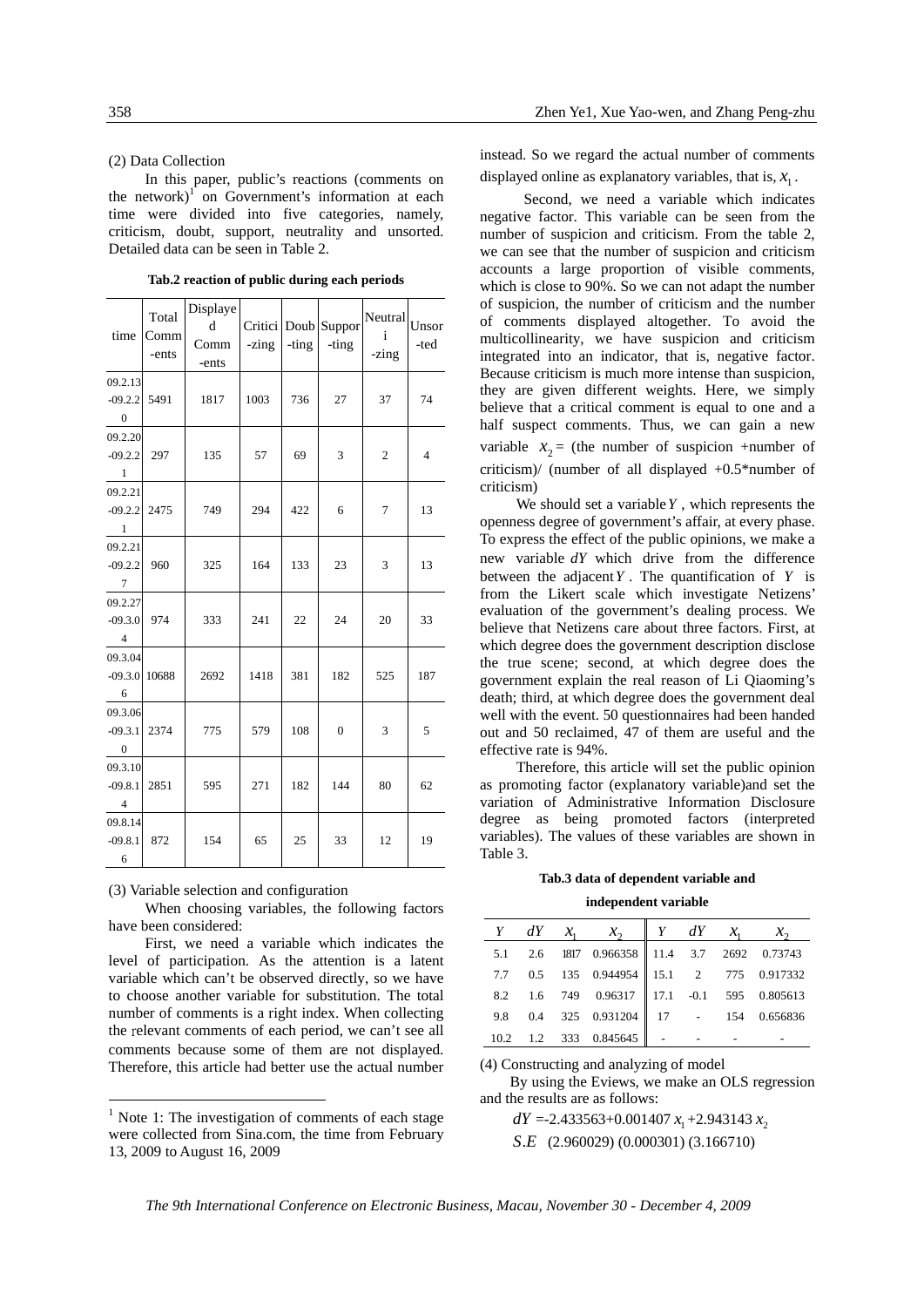*t* = (-0.822142) (4.668755) (0.929401)

$$
R^2 = 0.824797
$$
  $\overline{R}^2 = 0.754716$   $F = 11.76915$ 

① Test of goodness of fit:

R-squared  $R^2 = 0.824797$ ,

adjust R-squared  $\overline{R}^2$  =0.754716.

This means that  $x_1$  and  $x_2$  together explain as

high as 75.5 percent of the variation in *dY* and that the sample regression function fit the observed values of the sample at a good level and the function can accurately reflects the characteristics of population. ② F test:

At the 5% significance level,

 $F = 11.76915 > F_{0.05} (3 - 1.9 - 3) = 5.14.$ 

This means the SPR is overall significant, that is, the variables  $x_1$  and  $x_2$  are together significant.

③ T test: Because

$$
|t_0| \& |t_2| < t_{0.025}(9-3) = t_{0.025}(6) = 2.447,
$$
\n
$$
|t_1| > t_{0.025}(9-3) = t_{0.025}(6) = 2.447,
$$

 $x_2$  is not significant,  $x_1$  is significant, that means the two variables are correlated. Therefore, by stepwise regression method, to test and solve the multicollinearity, make regressions with  $x_1$  or  $x_2$ , the result can be seen in table 4.

**Tab.4 unary regress result** 

| Independent variable |          | $\chi_{\alpha}$ |
|----------------------|----------|-----------------|
| Parameter estimation | 0.001280 | $-3.728745$     |
| t statistics         | 4.816765 | $-0.624356$     |
| $\bm{P}^2$           | 0.794529 | 0.061006        |
|                      | 0.760284 | $-0.095493$     |

When  $x_1$  is added to the regression, the adjust R-squared is most large. So, keep  $x_1$ , and add other variable, make regression again, the result can be seen in table5.

|  |  | Tab.5 binary regression result |  |
|--|--|--------------------------------|--|
|--|--|--------------------------------|--|

| variable<br>variable                                 | $\mathcal{X}_1$          |                       |          |
|------------------------------------------------------|--------------------------|-----------------------|----------|
| $\mathcal{X}_{\alpha}$<br>$\mathcal{X}_1$<br>$\cdot$ | 0.001407<br>$4.668755$ ) | 2.94314<br>(0.929401) | 0.754716 |

By comparison, if we add  $x_2$  to the regression, not only adjust R-squared decline, but the test parameters of  $x_2$  become not significant. This shows that serious multicollinearity had been arouse by  $x$ , which should be removed. So final results are as follows:

> $dY = 0.001280 x$  $t = (4.816765)$

 $R^2 = 0.794529$   $\overline{R}^2 = 0.760284$   $F = 23.20123$ 

From the above result we can see that there is a linear relationship between variable *dY* and variable  $x_1$  and that variable  $x_1$  can spurs the government openness degree actively.

It can be concluded from the result above, the amount of Netizens who pay attention to the focus does spur the government opens provide more true information. So does the proportion of negative comments. But if we make regresses by setting *dY* as dependent variable and choosing either  $x_1$  or  $x_2$ as the independent variable, we will find the linear relationship between  $x_2$  and  $dY$  is not notable.

#### **Empirical research on case "DengYujiao"**

(1) The introduction of the event

May 10, 2009, in the City of Badong County, Hubei Province, Deng Guida, 44, the director of the business promotion office in Yesanguan Township and Huang Dezhi, 41, who was the vice director of the office of business delegations went to a bathhouse with Deng Zhongjia, 45, another vice director of the same office. Deng Guida pulled out a stack of cash and tossed it at Deng Yujiao, a waitress of the bathhouse, and pushed her down twice on a sofa after she refused to provide "special services"(slang for sex). The waitress picked up a knife and fatally stabbed Deng Guida and injured Huang.

According to the government's bulletins, "Deng Yujiao" event can be divided into ten phases, which can be seen from the table6.

#### **Tab.6 proclaims of the government at different times**

(2) Data collection

As in the last case, in this case, the whole event is divided by the times when the government announced. There are ten important announcements, so there are ten stages. We collect comments<sup>2</sup> of each stage. And these comments are distinguished into five classes, namely: Criticizing, doubting, supporting, and maintaining neutral and the other. Detailed data can be seen from table 7.

**Tab.7 public reaction of each period**

|                           | -ents | Total Displayed Critici Doub Suppor Neutral Unsor<br>time Comm Comm<br>-ents | -zing |      | $-ting$ $-ting$ | -zing    | -ted |
|---------------------------|-------|------------------------------------------------------------------------------|-------|------|-----------------|----------|------|
| 09.2.13<br>$-09.2.2$<br>0 | 4505  | 4411                                                                         | 2053  | 1845 | $\Omega$        | $\theta$ | 513  |

 $2$  Note2: The investigation of comments of each stage were collected from Sina.com, the time from May12, 2009 to June 16, 2009

*The 9th International Conference on Electronic Business, Macau, November 30 - December 4, 2009* 

1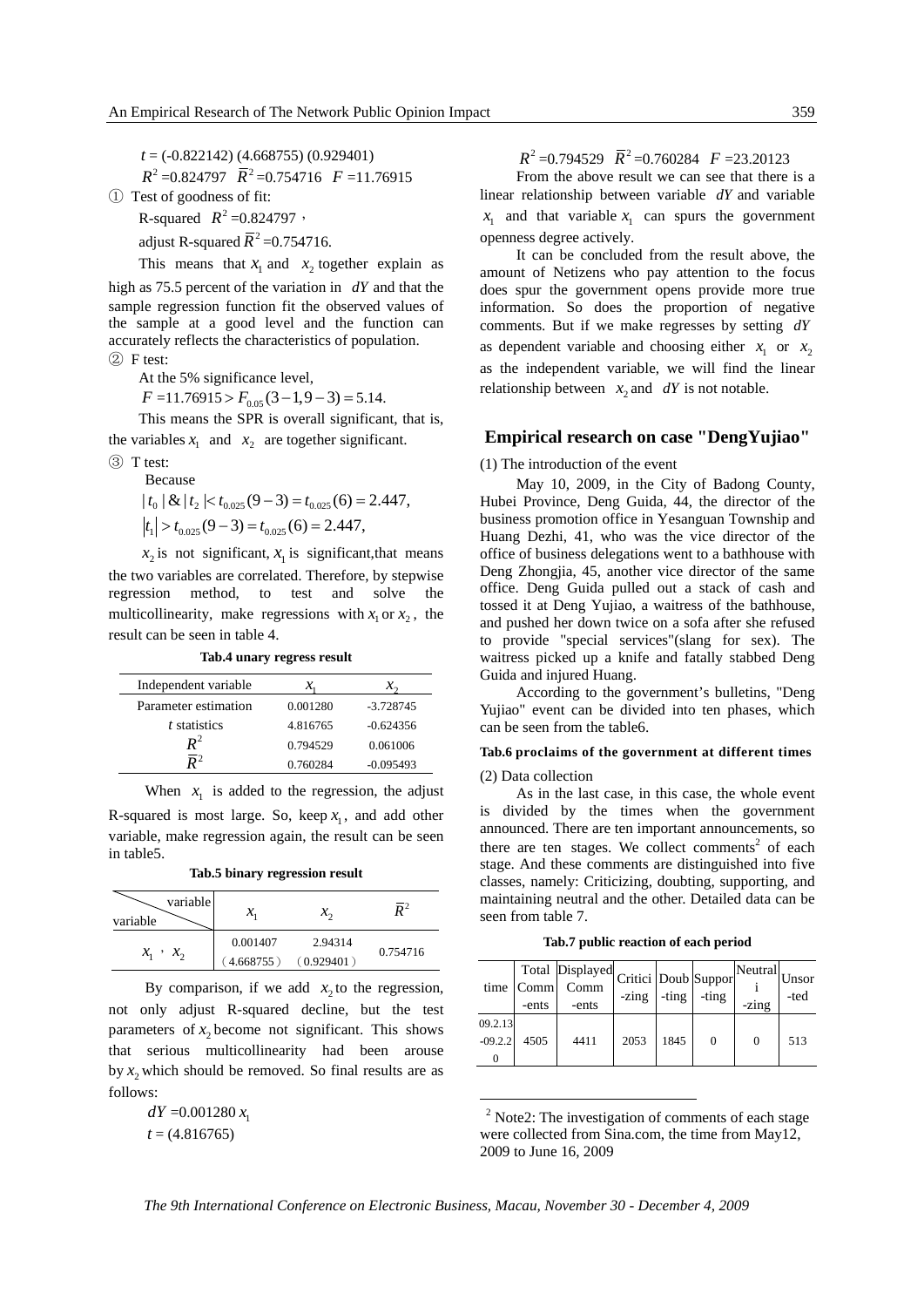| 09.2.20                 | $-09.2.2$ 20244 | 6834  | 2883 | 3525 | 51  | 186 | 189  |
|-------------------------|-----------------|-------|------|------|-----|-----|------|
| $\overline{1}$          |                 |       |      |      |     |     |      |
| 09.2.21                 |                 |       |      |      |     |     |      |
|                         | $-09.2.2$ 28113 | 13589 | 3254 | 3133 | 886 | 906 | 5410 |
| - 1                     |                 |       |      |      |     |     |      |
| 09.2.21                 |                 |       |      |      |     |     |      |
| $-09.2.2$ 9916          |                 | 5624  | 3105 | 2430 | 16  | 70  | 3    |
| $\overline{7}$          |                 |       |      |      |     |     |      |
| 09.2.27                 |                 |       |      |      |     |     |      |
|                         | $-09.3.0$ 26658 | 4769  | 2470 | 1342 | 445 | 358 | 154  |
| $\overline{4}$          |                 |       |      |      |     |     |      |
| 09.3.04                 |                 |       |      |      |     |     |      |
| $-09.3.0$               | 1872            | 649   | 262  | 298  | 11  | 18  | 630  |
| $6\overline{6}$         |                 |       |      |      |     |     |      |
| 09.3.06                 |                 |       |      |      |     |     |      |
| $-09.3.1$               | - 88            | 88    | 31   | 30   | 8   | 14  | 5    |
| $\overline{\mathbf{0}}$ |                 |       |      |      |     |     |      |
| 09.3.10                 |                 |       |      |      |     |     |      |
| $-09.8.1$               | 167             | 146   | 50   | 60   | 16  | 6   | 14   |
| $\overline{4}$          |                 |       |      |      |     |     |      |
| 09.8.14                 |                 |       |      |      |     |     |      |
| $-09.8.1$               | 395             | 395   | 286  | 65   | 6   | 22  | 16   |
| $6\overline{6}$         |                 |       |      |      |     |     |      |
| 09.6.16                 |                 |       |      |      |     |     |      |
| $-09.6.1$               | 330             | 330   | 101  | 73   | 95  | 32  | 29   |
| $\overline{9}$          |                 |       |      |      |     |     |      |
|                         |                 |       |      |      |     |     |      |

In this case, we choose variables with the same method which is applied in "hide-and-seek". Data of the variables we chosen can be seen in table 8.

#### **Tab.8 data of dependent variable and independent**

**variables** 

| $Y \qquad dY$ | $\mathcal{X}_1$ | $\chi_{\alpha}$                               |  | $Y$ dY $x_1$ $x_2$ |
|---------------|-----------------|-----------------------------------------------|--|--------------------|
|               |                 | 8.9 1.9 4411 0.905655 21.4 1.0 649 0.885897   |  |                    |
|               |                 | 10.8 3.1 6834 0.948523 22.4 -0.2 88 0.73913   |  |                    |
|               |                 | 13.9 3.2 13589 0.526682 22.2 0.7 146 0.789474 |  |                    |
|               |                 | 17.1 2.0 5624 0.987598 22.9 0.6 395 0.918216  |  |                    |
|               |                 | 19.1 2.3 4769 0.840606 23.5 - 330 0.590013    |  |                    |

(3) Constructing model and analyzing

By using the Eviews, we make an OLS regression and the results are as follows:

$$
dY = -2.191533 + 0.000281 x_1 + 3.192260 x_2
$$

*S E*. (1.057062) (3.66E-05) (1.159983)

*t* = (-2.073231) (7.672303) (2.751989)

 $R^2 = 0.908519$   $\overline{R}^2 = 0.878025$   $F = 29.79359$ 

① Test of goodness of fit:

R-squared  $R^2 = 0.908519$ , adjust R-squared  $\overline{R}^2$  =0.878025.

This means that  $x_1$  and  $x_2$  together explain as high as 87.8 percent of the variation in *dY* and that the sample regression function fit the observed values of the sample at a good level and the function can accurately reflects the characteristics of population. ② F test:

At the 5% significance level,

 $F = 29.79 > F_{0.05} (3 - 1.10 - 3) = 4.74.$ 

This means the SPR is overall significant, that is, the variables  $x_1$  and  $x_2$  are together significant.

③ T test:

Because

 $|t_0| < t_{0.025} (10-3) = t_{0.025} (7) = 2.365$ ,

 $|t_1|, |t_2| > t_{0.025} (10-3) = t_{0.025} (7) = 2.365.$ 

The intercept should be deleted,  $x_1$  and  $x_2$  are significant, so we regress again, the result can be seen as follows.

 $dY = 0.000238 x_1 + 0.826387 x_2$ 

*S E*. (3.67E-05) (0.252482)

| time                        | announcement                                        |  |  |  |  |
|-----------------------------|-----------------------------------------------------|--|--|--|--|
| 2009.5.12                   |                                                     |  |  |  |  |
| (02:47)                     | First case notification of Badong police            |  |  |  |  |
| 2009.5.13                   | Second case notification of Badong police           |  |  |  |  |
| (02:45)                     |                                                     |  |  |  |  |
| 2009.5.18                   | Third case notification of Badong police            |  |  |  |  |
| (15:20)                     |                                                     |  |  |  |  |
| 2009.5.20                   | Badong county Security Bureau Li-Yong Yang          |  |  |  |  |
| (20:00)                     | said that it was really a very ordinary murder case |  |  |  |  |
|                             | from the entire episode                             |  |  |  |  |
| 2009.5.23                   | Badong county government spokesman informed         |  |  |  |  |
| (01:37)                     | the latest progress about the case                  |  |  |  |  |
| 2009.5.27                   | Badong County in Hubei Province spokesman           |  |  |  |  |
| (17:05)                     | release information                                 |  |  |  |  |
|                             | Committee of Badong County Commission for           |  |  |  |  |
| 2009.5.31                   | Discipline Inspection informed: Officials involved  |  |  |  |  |
| (21:28)                     | in the case were expelled from the party and        |  |  |  |  |
|                             | detained                                            |  |  |  |  |
| 2009.6.1                    | had<br>Deng Yujiao<br>been<br>investigated<br>case  |  |  |  |  |
| (10:12)                     | completely                                          |  |  |  |  |
| 2009.6.5                    | Deng Yujiao be prosecuted to the Badong County      |  |  |  |  |
| (08:05)                     | Court on charges of wounding with intent            |  |  |  |  |
| 2009.6.16                   | Deng Yujiao was exempted from criminal              |  |  |  |  |
| (15:17)                     | punishment, sentenced by Badong court               |  |  |  |  |
| $t = (6.482396) (3.273054)$ |                                                     |  |  |  |  |

 $R^2 = 0.842983$   $\overline{R}^2 = 0.820552$ 

It is easy to see that the adjust model can pass both GFI test and T test.

① Test of multicollinearity

By using simple correlation coefficient test, we obtain the simple correlation coefficient  $r_{12} = -0.240135$ , which is less than 0.3.So we take it for

*The 9th International Conference on Electronic Business, Macau, November 30 - December 4, 2009*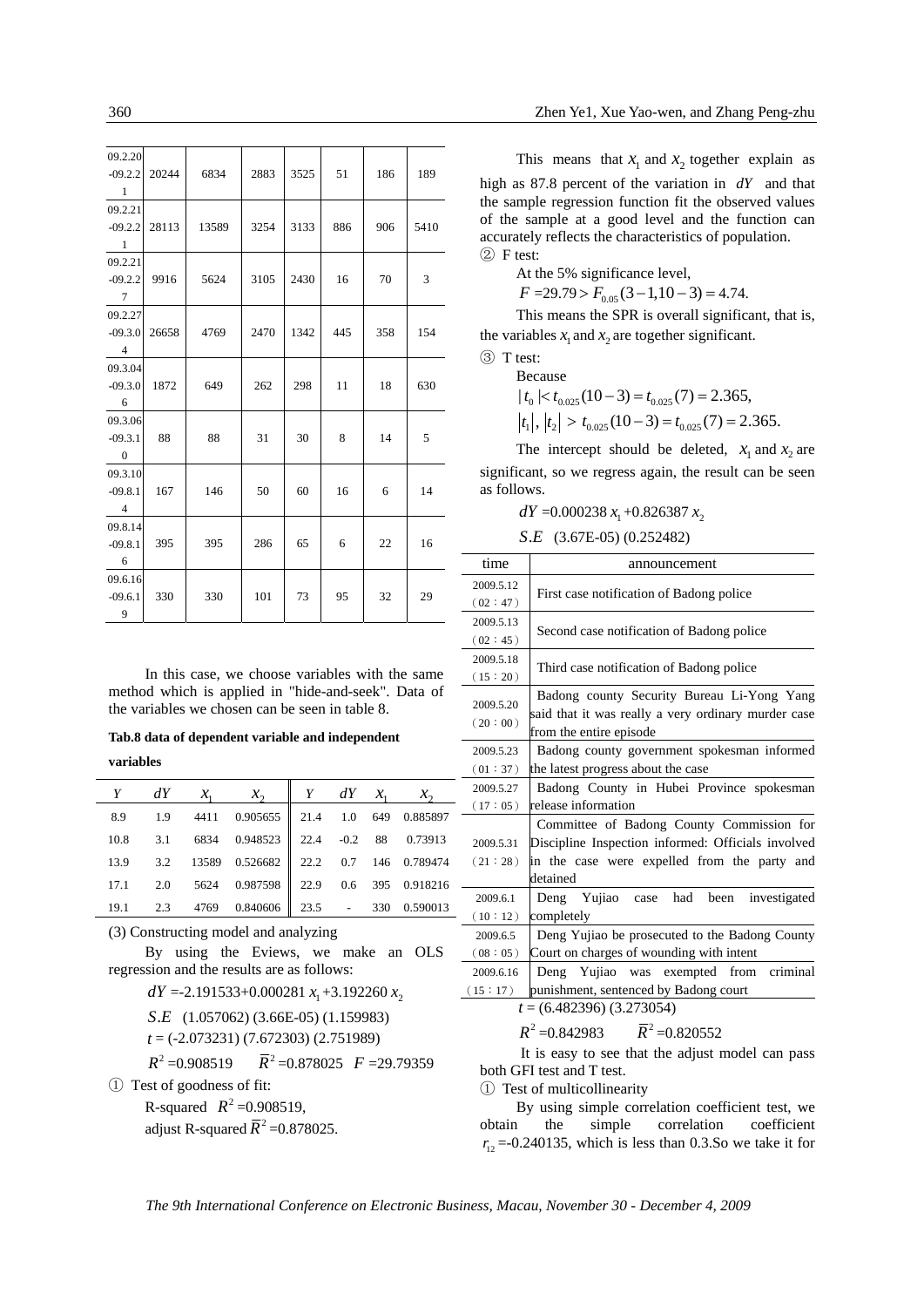granted that there is no multicollinearity.

② Heteroscedasticity Test:

White Heteroskedasticity Test:

| F-statistic   | 0.791431 Probability | 0.618902 |
|---------------|----------------------|----------|
| Obs*R-squared | 5.119104 Probability | 0.401518 |

By using White test, we gain  $\chi^{2}_{0.05}(5)$  =11.0705 >  $nR^{2}$  =5.119104;

So there is no Heteroscedasticity.

③ Autocorrelation test:

Breusch-Godfrey Serial Correlation LM Test:

| F-statistic   | 0.754060 Probability | 0.517352 |
|---------------|----------------------|----------|
| Obs*R-squared | 2.037291 Probability | 0.361084 |
|               |                      |          |

From *BG* test, we know

 $nR^2 < \chi^2_{0.05}(2) = 5.99147,$ 

there is no autocorrelation.

So the regression analysis of model should be:

 $dY = 0.000238 x_1 + 0.826387 x_2$ .

### **The comparative analysis of the impact on e-government openness which comes from the public network opinion**

From the analysis of the two events, we can make following conclusion:

(1) When doing regress with  $x_2$  which representing the proportion of negative comments, it is not notable in the "hide-and-seek" event, but notable in "Deng Yujiao" event.

The reasons may be as follows:

Firstly, when "hide-and-seek" event spreads on the net, almost all people felt angry at the government's malfeasance, so when the authority announced that this event was only a accident, it arouse strong criticism. Therefore, the value of proportion almost all are near 90%, which is similar to a constant.

On the contrary, in the "Deng Yujiao" event, the result of the judgment is that Deng Yujiao is exempted from criminal punishment, so the people can feel easy at some degree. And the local authority replies actively. So the proportion of neutral and suspicion is larger than that in the of "hide-and-seek" event. And this leads to the variety of the value of the proportion of negative comments.

(2) The number of public comments displayed does have positive effect on the openness degree.

The variable  $x_i$  which represents the number of public comments displayed passes the test in both models. According to this result, we can say that the positive relationship between  $x_i$  and *dY* is true. Either event arouses a strong attention from the public since it is made public. Millions of people express their opinions by making comments on the line to the government announcements. And the government can know the attitude of the public rightly by reading the comments, so they will take more right measures to deal with the hail of angry and suspicion. By this way, the public can have effect on the government, and the communication between both sides gets strong which can make the government's decision-making more scientific and more timely.

#### **Conclusions and suggestions**

From the empirical research and analysis above, it is easy to get the follow conclusions. There is linearly relationship between  $x_1$  and *dY*; Not only the  $x_1$  but also *dY* has positive effect on the openness degree; There exists a stable linear relationship between  $x_1$  and the openness degree. But  $x_2$  has no stable relationship with *dY* . According to the conclusions mentioned, we can put forward some suggests as follows:

(1) First, it is important for the public to pay attention to unfair events. Their attention and comments not only provide more messages that the government needs, but also have a certain press on the behavior and decision of the government.

(2) The emergence and the formation of network public opinion provide the relevant decision-makers a more comprehensive, more focused reflection of public opinion channel. Therefore, the government should pay full attention to the public demands which are conveyed through the Internet. Especially for some hot events which bring the local government negative image, the government should investigate at the first time. Once the investigation is true, the government should solve the problem as quickly as possible to promote the construction of local government.

(3) Internet public opinion is a "double-edged sword", which not only brings the government positive social effects, but also some negative social effects. For example, when some great serious public events took place, due to limited sources of messages, the report and dissemination of events may not be accurate. And this provides some people with ulterior motives spreading false news, rumors and misleading public opinion toward the space, which affect the social stability and development. Therefore, the government should popularize e-government widely in the country and strengthen government websites to inform the public in time the news which are related to great events or decision-making progress.

This article only extracts two hot spots of great public concerns in 2009. All the investigation, research and conclusions are about the two cases. So the